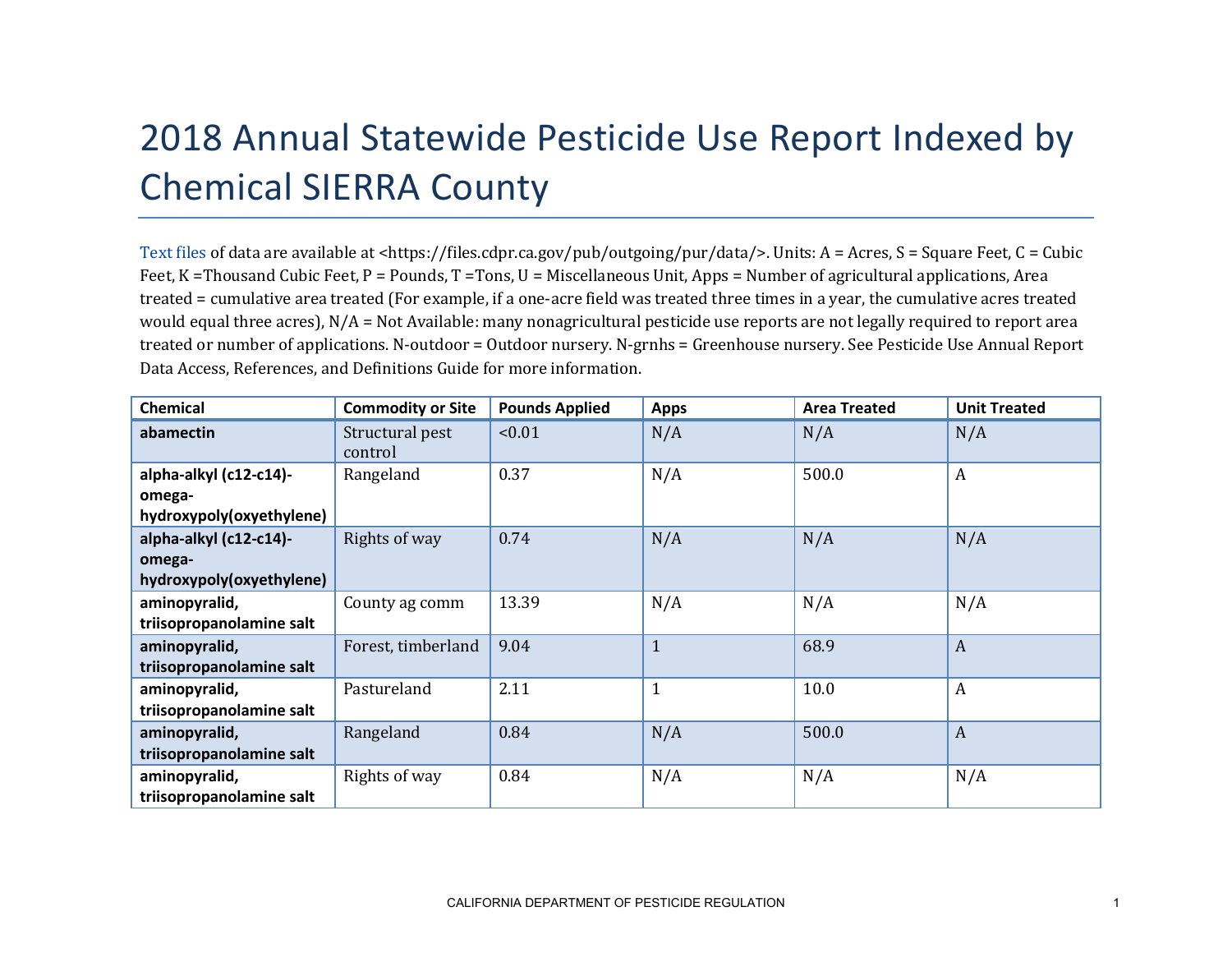| <b>Chemical</b>                         | <b>Commodity or Site</b>   | <b>Pounds Applied</b> | <b>Apps</b>  | <b>Area Treated</b> | <b>Unit Treated</b> |
|-----------------------------------------|----------------------------|-----------------------|--------------|---------------------|---------------------|
| bifenthrin                              | Structural pest<br>control | 6.73                  | N/A          | N/A                 | N/A                 |
| borax                                   | Forest, timberland         | 115.0                 | 13           | 107.0               | $\boldsymbol{A}$    |
| borax                                   | Rights of way              | 743.72                | N/A          | N/A                 | N/A                 |
| boric acid                              | Structural pest<br>control | 0.65                  | N/A          | N/A                 | N/A                 |
| brodifacoum                             | Structural pest<br>control | < 0.01                | N/A          | N/A                 | N/A                 |
| bromadiolone                            | Structural pest<br>control | < 0.01                | N/A          | N/A                 | N/A                 |
| bromethalin                             | Structural pest<br>control | < 0.01                | N/A          | N/A                 | N/A                 |
| chlorfenapyr                            | Structural pest<br>control | 0.94                  | N/A          | N/A                 | N/A                 |
| chlorsulfuron                           | County ag comm             | 5.79                  | N/A          | N/A                 | N/A                 |
| cholecalciferol                         | Structural pest<br>control | < 0.01                | N/A          | N/A                 | N/A                 |
| clethodim                               | Alfalfa                    | 6.53                  | $\mathbf{1}$ | 25.0                | $\mathbf{A}$        |
| copper carbonate, basic                 | Rights of way              | 25.71                 | N/A          | N/A                 | N/A                 |
| copper ethanolamine<br>complexes, mixed | Rights of way              | 21.46                 | N/A          | N/A                 | N/A                 |
| copper hydroxide                        | Rights of way              | 6.73                  | N/A          | N/A                 | N/A                 |
| cyfluthrin                              | Structural pest<br>control | 3.32                  | N/A          | N/A                 | N/A                 |
| beta-cyfluthrin                         | Structural pest<br>control | 0.09                  | N/A          | N/A                 | N/A                 |
| cypermethrin                            | Structural pest<br>control | 0.14                  | N/A          | N/A                 | N/A                 |
| dazomet                                 | Rights of way              | 318.45                | N/A          | N/A                 | N/A                 |
| deltamethrin                            | Structural pest<br>control | 0.27                  | N/A          | N/A                 | N/A                 |
| diethylene glycol                       | Rights of way              | 0.03                  | N/A          | N/A                 | N/A                 |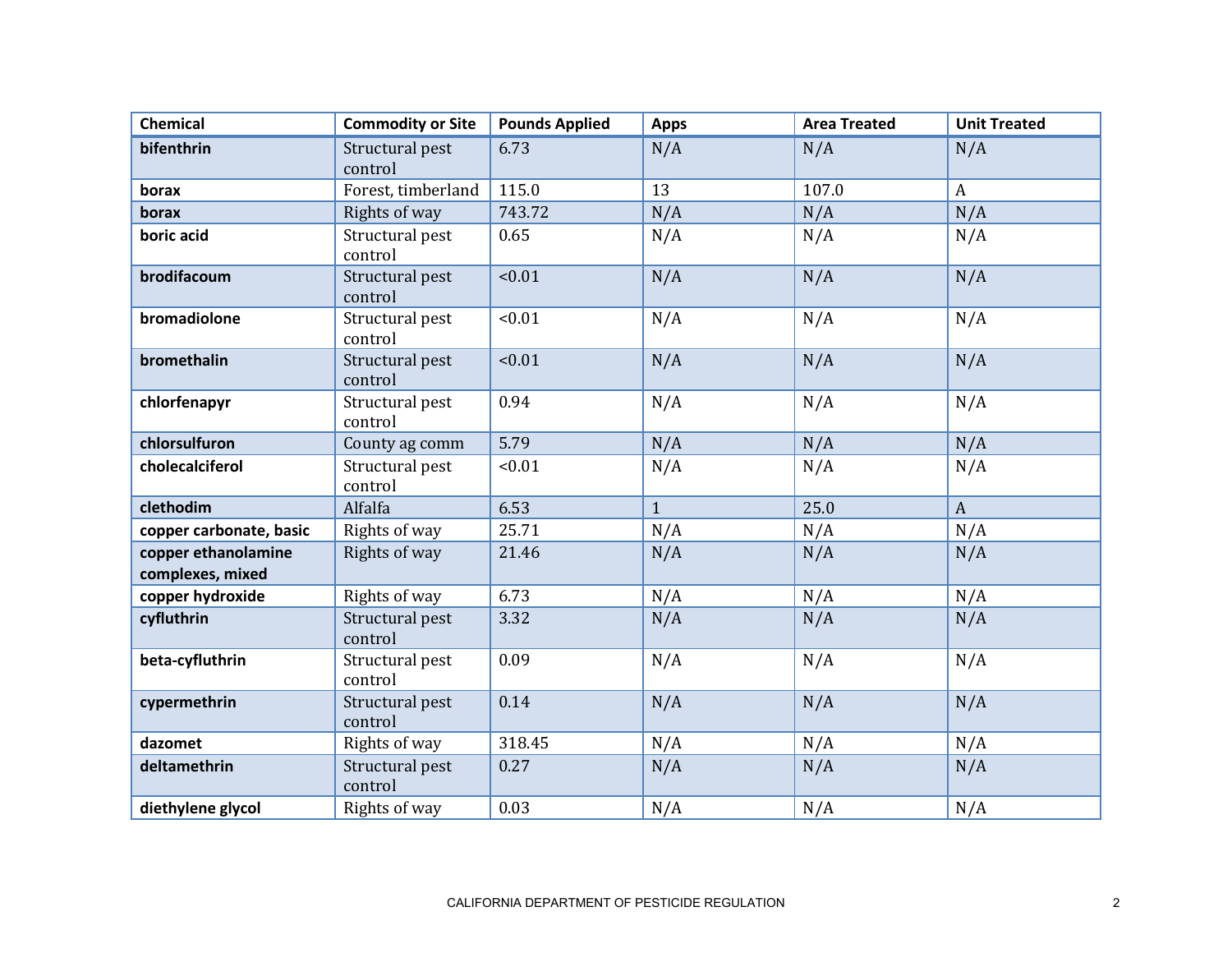| <b>Chemical</b>                     | <b>Commodity or Site</b>   | <b>Pounds Applied</b> | <b>Apps</b>  | <b>Area Treated</b> | <b>Unit Treated</b> |
|-------------------------------------|----------------------------|-----------------------|--------------|---------------------|---------------------|
| difethialone                        | Structural pest<br>control | < 0.01                | N/A          | N/A                 | N/A                 |
| diflubenzuron                       | Structural pest<br>control | < 0.01                | N/A          | N/A                 | N/A                 |
| dimethylpolysiloxane                | Rights of way              | < 0.01                | N/A          | N/A                 | N/A                 |
| dinotefuran                         | Structural pest<br>control | 0.01                  | N/A          | N/A                 | N/A                 |
| diphacinone                         | Structural pest<br>control | < 0.01                | N/A          | N/A                 | N/A                 |
| disodium octaborate<br>tetrahydrate | Forest, timberland         | 238.14                | 24           | 593.0               | $\boldsymbol{A}$    |
| disodium octaborate<br>tetrahydrate | Rights of way              | 18.36                 | N/A          | N/A                 | N/A                 |
| disodium octaborate<br>tetrahydrate | Structural pest<br>control | 3.49                  | N/A          | N/A                 | N/A                 |
| esfenvalerate                       | Structural pest<br>control | 0.07                  | N/A          | N/A                 | N/A                 |
| fatty acids, mixed                  | Rights of way              | 0.06                  | N/A          | N/A                 | N/A                 |
| fatty acids derived from<br>tallow  | Rangeland                  | 0.15                  | N/A          | 500.0               | $\overline{A}$      |
| fatty acids derived from<br>tallow  | Rights of way              | 0.3                   | N/A          | N/A                 | N/A                 |
| fipronil                            | Structural pest<br>control | 16.22                 | N/A          | N/A                 | N/A                 |
| foramsulfuron                       | Rights of way              | 0.01                  | N/A          | N/A                 | N/A                 |
| glufosinate-ammonium                | Rights of way              | 0.18                  | N/A          | N/A                 | N/A                 |
| glyphosate,                         | Forest, timberland         | 932.51                | 10           | 334.2               | $\boldsymbol{A}$    |
| dimethylamine salt                  |                            |                       |              |                     |                     |
| glyphosate,<br>isopropylamine salt  | Alfalfa                    | 45.53                 | $\mathbf{1}$ | 22.0                | $\boldsymbol{A}$    |
| glyphosate,<br>isopropylamine salt  | Wheat (forage -<br>fodder) | 103.47                | $\mathbf{1}$ | 50.0                | $\boldsymbol{A}$    |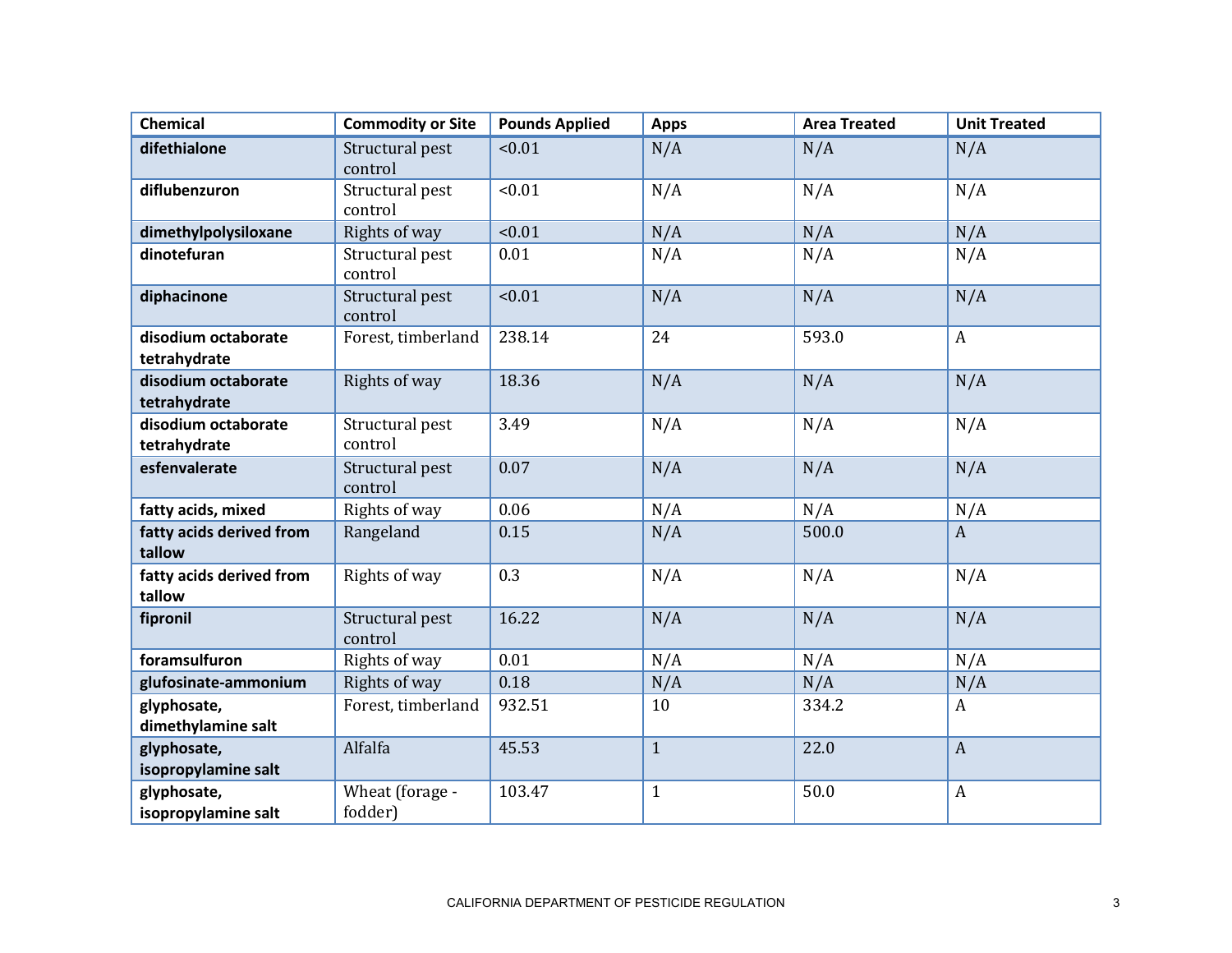| <b>Chemical</b>                                                 | <b>Commodity or Site</b>   | <b>Pounds Applied</b> | <b>Apps</b>    | <b>Area Treated</b> | <b>Unit Treated</b> |
|-----------------------------------------------------------------|----------------------------|-----------------------|----------------|---------------------|---------------------|
| glyphosate, potassium<br>salt                                   | Alfalfa                    | 62.06                 | $\mathbf{1}$   | 45.0                | $\boldsymbol{A}$    |
| hexazinone                                                      | Forest, timberland         | 25.15                 | 3              | 87.4                | $\mathbf{A}$        |
| imazethapyr, ammonium<br>salt                                   | Alfalfa                    | 2.5                   | $\mathbf{1}$   | 25.0                | $\mathbf{A}$        |
| imidacloprid                                                    | Structural pest<br>control | 2.16                  | N/A            | N/A                 | N/A                 |
| indaziflam                                                      | Rights of way              | 0.05                  | N/A            | N/A                 | N/A                 |
| indoxacarb                                                      | Structural pest<br>control | 0.04                  | N/A            | N/A                 | N/A                 |
| iodosulfuron-methyl-<br>sodium                                  | Rights of way              | < 0.01                | N/A            | N/A                 | N/A                 |
| lambda-cyhalothrin                                              | Structural pest<br>control | < 0.01                | N/A            | N/A                 | N/A                 |
| metam-sodium                                                    | Rights of way              | 110.85                | N/A            | N/A                 | N/A                 |
| methylated fatty acids<br>from canola oil                       | County ag comm             | 27.15                 | N/A            | N/A                 | N/A                 |
| methylated soybean oil                                          | County ag comm             | 15.16                 | N/A            | N/A                 | N/A                 |
| methylated soybean oil                                          | Forest, timberland         | 395.43                | 14             | 423.2               | $\boldsymbol{A}$    |
| metribuzin                                                      | Alfalfa                    | 43.59                 | $\overline{4}$ | 155.0               | $\boldsymbol{A}$    |
| alpha-(para-nonylphenyl)-<br>omega-<br>hydroxypoly(oxyethylene) | County ag comm             | 5.56                  | N/A            | N/A                 | N/A                 |
| alpha-(para-nonylphenyl)-<br>omega-<br>hydroxypoly(oxyethylene) | Forest, timberland         | 70.33                 | 14             | 423.2               | $\boldsymbol{A}$    |
| alpha-(para-nonylphenyl)-<br>omega-<br>hydroxypoly(oxyethylene) | Rangeland                  | 0.37                  | N/A            | 500.0               | $\boldsymbol{A}$    |
| alpha-(para-nonylphenyl)-<br>omega-<br>hydroxypoly(oxyethylene) | Rights of way              | 0.83                  | N/A            | N/A                 | N/A                 |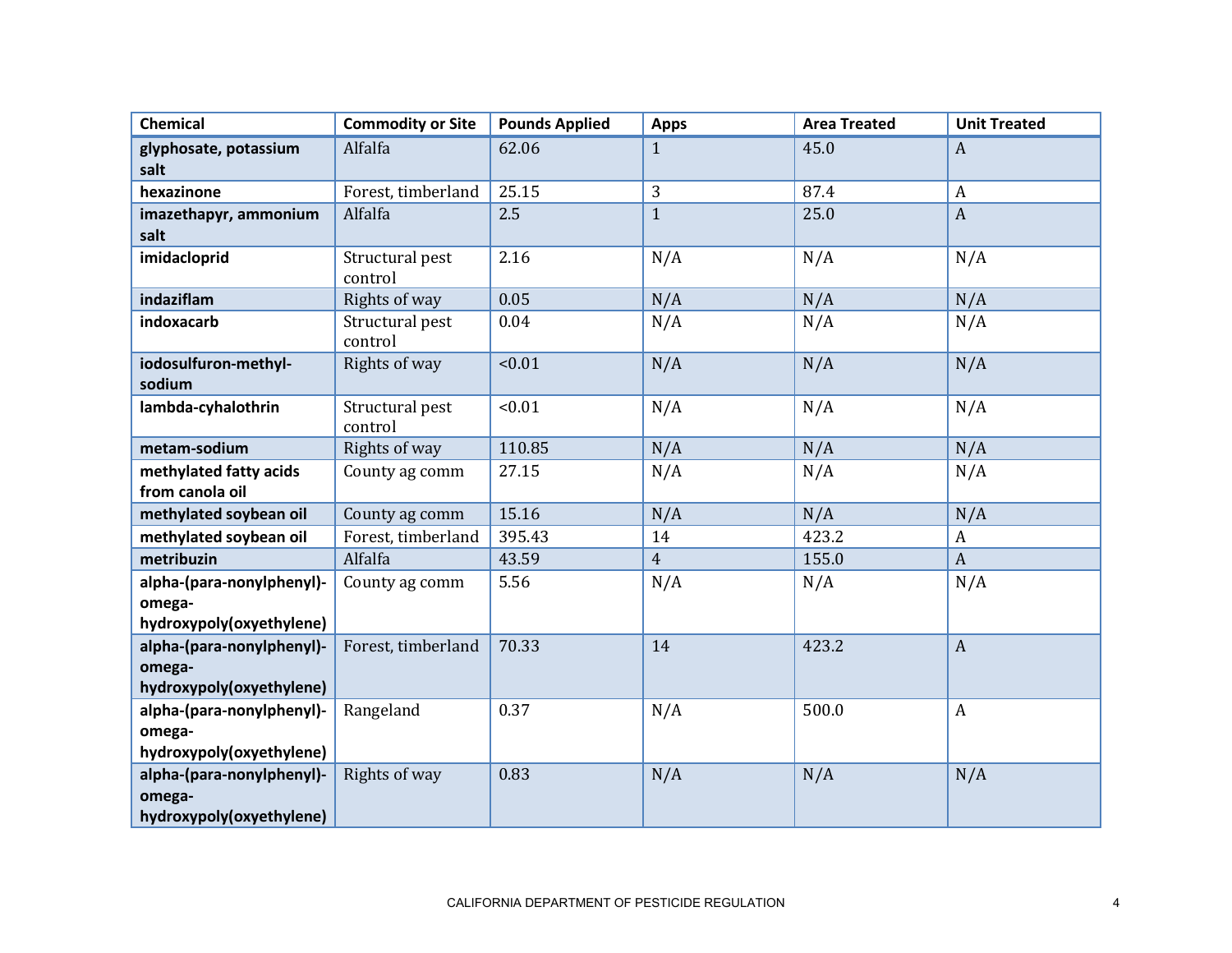| <b>Chemical</b>                                         | <b>Commodity or Site</b>   | <b>Pounds Applied</b> | <b>Apps</b> | <b>Area Treated</b> | <b>Unit Treated</b> |
|---------------------------------------------------------|----------------------------|-----------------------|-------------|---------------------|---------------------|
| novaluron                                               | Structural pest<br>control | < 0.01                | N/A         | N/A                 | N/A                 |
| n-octyl bicycloheptene<br>dicarboximide                 | Structural pest<br>control | < 0.01                | N/A         | N/A                 | N/A                 |
| oleic acid, methyl ester                                | Rights of way              | 0.12                  | N/A         | N/A                 | N/A                 |
| permethrin                                              | Structural pest<br>control | 0.4                   | N/A         | N/A                 | N/A                 |
| phenylethyl propionate                                  | Structural pest<br>control | 0.01                  | N/A         | N/A                 | N/A                 |
| piperonyl butoxide                                      | Structural pest<br>control | 0.26                  | N/A         | N/A                 | N/A                 |
| piperonyl butoxide, other<br>related                    | Structural pest<br>control | 0.01                  | N/A         | N/A                 | N/A                 |
| polyalkene oxide<br>modified heptamethyl<br>trisiloxane | County ag comm             | 4.83                  | N/A         | N/A                 | N/A                 |
| prallethrin                                             | Structural pest<br>control | 0.02                  | N/A         | N/A                 | N/A                 |
| pyrethrins                                              | Structural pest<br>control | 0.02                  | N/A         | N/A                 | N/A                 |
| pyriproxyfen                                            | Structural pest<br>control | < 0.01                | N/A         | N/A                 | N/A                 |
| rimsulfuron                                             | Rights of way              | 0.03                  | N/A         | N/A                 | N/A                 |
| silica aerogel                                          | Structural pest<br>control | 0.49                  | N/A         | N/A                 | N/A                 |
| sulfentrazone                                           | Rights of way              | 0.2                   | N/A         | N/A                 | N/A                 |
| thiencarbazone-methyl                                   | Rights of way              | < 0.01                | N/A         | N/A                 | N/A                 |
| thyme                                                   | Structural pest<br>control | 0.01                  | N/A         | N/A                 | N/A                 |
| triclopyr, butoxyethyl<br>ester                         | County ag comm             | 19.25                 | N/A         | N/A                 | N/A                 |